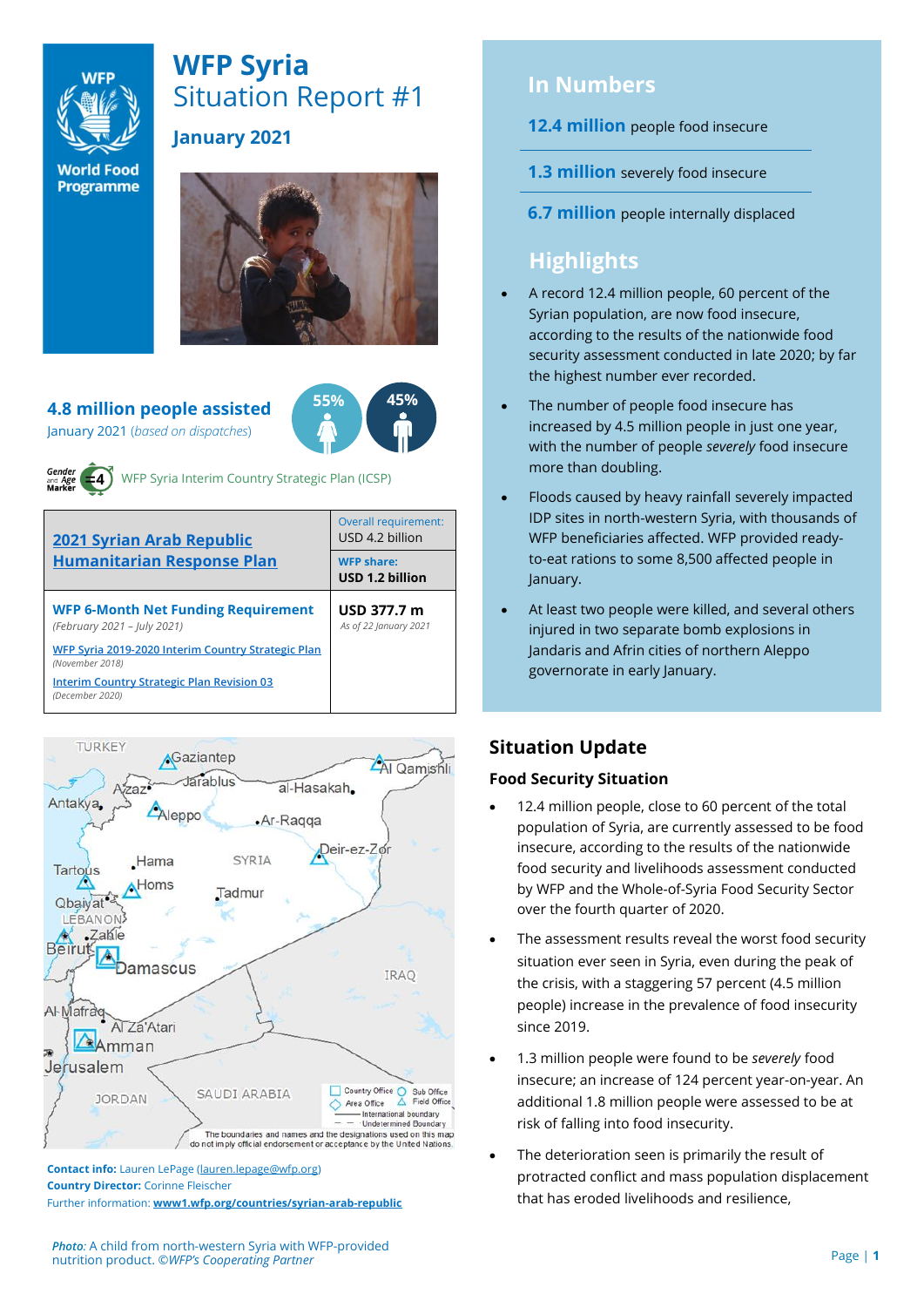compounded by a devastating economic crisis since 2019.

• In response to the findings, WFP is preparing to revise its [2019-2021 Syria Interim Country Strategic Plan](https://www.wfp.org/operations/sy02-syrian-arab-republic-interim-country-strategic-plan-2019-2021) to increase the number of people targeted for food assistance in line with the increased needs. However, WFP will require significant additional funding to be able to scale-up the beneficiaries it is able to reach under its general food assistance programme.

### **COVID-19 Pandemic**

• As of end January, approximately 43,151 COVID-19 cases and 1,610 deaths had been confirmed across all areas of Syria. This includes 13,762 cases and 895 deaths reported in government-controlled areas; 20,939 cases and 426 deaths reported in north-western Syria, and 8,450 cases and 289 deaths reported in north-eastern Syria as of 27 January.

### **North-Western Syria**

- At least two people were killed, and several others injured in two separate bomb explosions in Jandaris and Afrin cities of northern Aleppo governorate in early January. In response, the United Nations Resident Coordinator and Humanitarian Coordinator for Syria, Mr. Imran Riza, and Regional Humanitarian Coordinator for the Syria Crisis, Mr. Muhannad Hadi, issued a statement, strongly condemning the attacks.
- Floods caused by heavy rainfall have severely impacted IDP sites in north-western Syria, with thousands of WFP beneficiaries affected. WFP and its cooperating partners are participating in the emergency response through the distribution of ready-to-eat rations (RTEs) to people affected by the floods and had assisted some 8,100 people by the end of January, with distributions ongoing.

# **North-eastern Syria**

- Tensions between government forces and the Kurdishled Syrian Democratic Forces (SDF) in the Al-Hasakeh and Qamishli (Al-Hasakeh governorate) delayed the distribution of WFP food assistance for some 200,000 people in January. WFP extended the January cycle for ten days to complete distributions, following the receipt of necessary clearances.
- The security situation in Al-Hol camp continued to deteriorate in January. On 21 January, the United Nations Resident Coordinator and Humanitarian Coordinator in Syria, Imran Riza, and Regional Humanitarian Coordinator for the Syria Crisis, Muhannad Hadi, [issued](https://reliefweb.int/report/syrian-arab-republic/united-nations-resident-coordinator-and-humanitarian-coordinator-syria-6) a joint statement on the deteriorating situation. WFP operations in the camp are ongoing.

### **Southern Syria**

- On 12 January, the new WFP Country Director and Country Representative, Mr. Sean O'Brien, visited Tishreen bakery in the town of Dar'a Al-Balad (Dara'a governorate), wich was rehabilitated in cooperation with Première Urgence Internationale under WFP's "Farm-to-Bread"- value chain/food system concept. The bakery now provides fresh bread to some 40,000 people each day.
- During the visit, the first batch of bread was tried with success. Furthermore, positive feedback and appreciation for the project was communicated to WFP by local community representatives.

# **WFP Response**

- WFP dispatched humanitarian assistance sufficient for an estimated 4.8 million people across all activities in Syria in January.
- A total of USD 2.9 million in cash-based transfers (CBT) was distributed to 129,000 WFP beneficiaries across four activities: The General Food Assistance (GFA) CBT pilot; School Feeding (support to out-of-school children); Malnutrition Prevention (support to pregnant and lactating women); and Livelihoods, Resilience and Social Safety Nets.
- In response to COVID-19, and under agreement with UNFPA, CBT top-ups at a total value of USD 844,800 were distributed, allowing the households of the 75,400 pregnant and lactating women and girls (PLWG) assisted by WFP to purchase hygiene items (benefitting some 377,200 people).
- As part of the Health Sector-led response to COVID-19 in Syria, WFP, in cooperation with the World Health Organization (WHO) had by the end of December provided food assistance to some 13,950 people in ten quarantine and nine isolation centres in Aleppo, Hama, Homs, Lattakia, Tartous, and Rural Damascus governorates. The project is funded through the Syria Country-Based Pooled Fund (CBPF).

# **General Food Assistance (GFA) Programme**

- In January, WFP dispatched GFA sufficient for some 4.6 million people across all 14 Syrian governorates.
- Cross-border deliveries from Turkey accounted for 28 percent of the total WFP general food assistance dispatched. This includes food rations for some 1.3 million people areas of Idlib and Aleppo governorate inaccessible from inside Syria.

#### **Livelihoods, Resilience and Social Safety Nets**

• WFP reached some 53,500 people under its livelihoods, resilience and social safety-nets-projects across Rural Damascus, Dar'a, Quneitra, As-Sweida, Homs, Hama, Ar